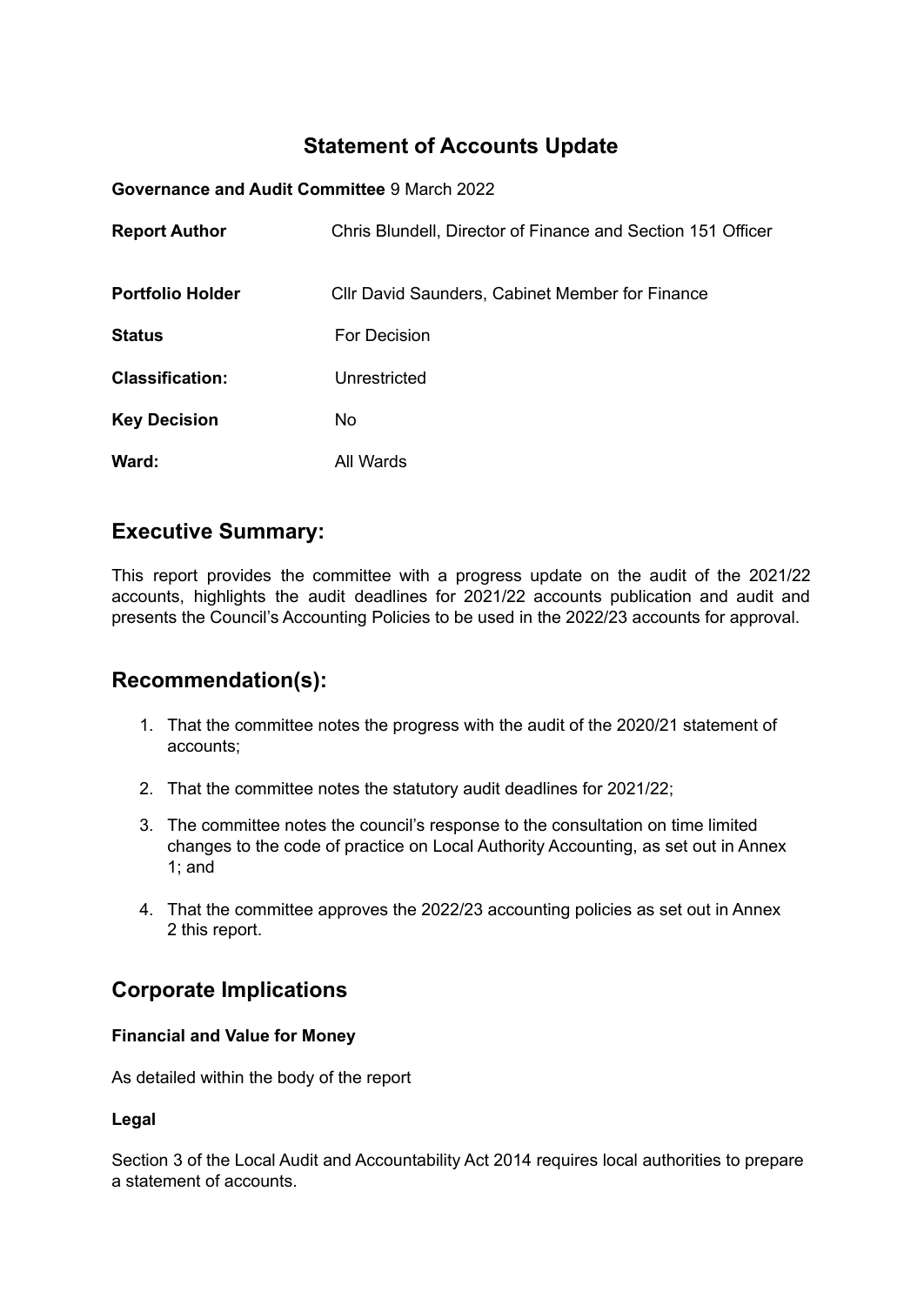Local authorities must produce their accounts in accordance with the Code of Practice on Local Authority Accounting. In England and Wales, the Code constitutes a 'proper accounting practice' under the terms of Section 21(2) of the Local Government Act 2003.

These proper practises apply to statements of accounts prepared in accordance with the statutory framework established for England by the Accounts and Audit Regulations 2015. The audit of those accounts is undertaken in accordance with the statutory framework established by Sections 3 and 20 of the Local Audit and Accountability Act 2014

### **Corporate**

This forms part of the external audit process

### **Equality Act 2010 & Public Sector Equality Duty**

Members are reminded of the requirement, under the Public Sector Equality Duty (section 149 of the Equality Act 2010) to have due regard to the aims of the Duty at the time the decision is taken. The aims of the Duty are: (i) eliminate unlawful discrimination, harassment, victimisation and other conduct prohibited by the Act, (ii) advance equality of opportunity between people who share a protected characteristic and people who do not share it, and (iii) foster good relations between people who share a protected characteristic and people who do not share it.

There are no equity and equalities implications arising directly from this report, but the Council needs to retain a strong focus and understanding on issues of diversity amongst the local community and ensure service delivery matches these.

## **Corporate Priorities**

This report relates to the following corporate priorities: -

- Growth
- Environment
- Communities

## **1. Introduction and Background**

- 1.1. This report provides the committee with an update on the following of accounting issues:
	- A progress update on the audit of the 2021/22 accounts,
	- Outlines the deadlines for the closure and audit of the 2022/23 accounts,
	- Sets out the council's response to a consultation on interim changes to the Code of Practice for Local Authority Accounts (the Code)
- 1.2. It also presents the council's 2022/23 accounting policies to the committee for approval.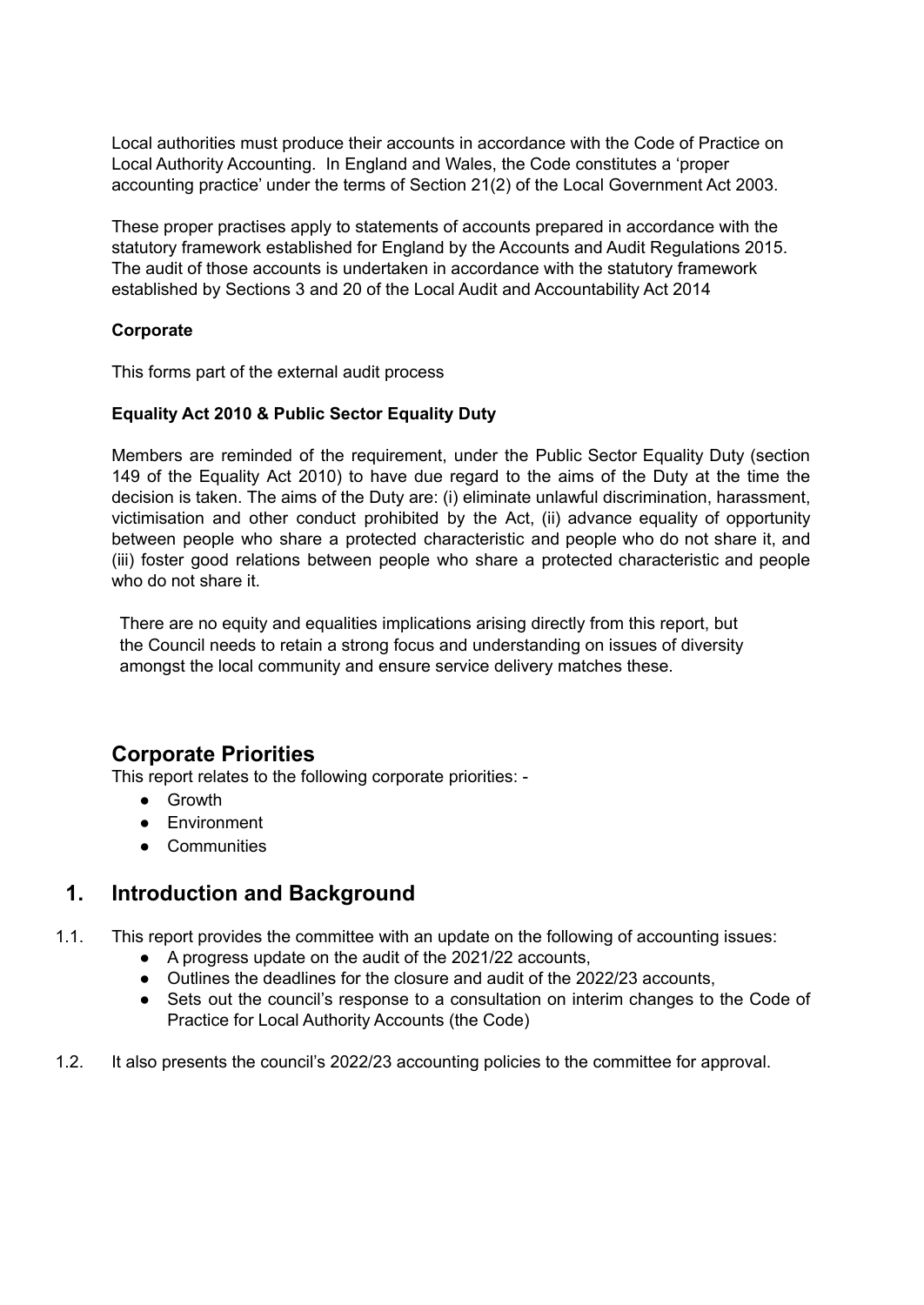# **2. Progress Update on the Audit of the 2020/21 Accounts**

- 2.1. The external audit of the council's statement of accounts is now largely complete. However there remain two matters of critical judgement that need to be resolved before the audit can be completed. These matters relate to the provisions that were created to recognise anticipated revenue costs associated with the berth 4/5 capital scheme and also costs associated with disciplinary and grievance matters.
- 2.2. These are on-going and complex matters and consequently the estimates that were made when the draft accounts were published on 30 July 2021 need to be revisited due to the passage of time. Further supporting information has also been requested from third parties in order to support the estimates that were made and it is expected these audit matters should be concluded within the coming weeks.
- 2.3. An additional Governance and Audit Committee meeting will be scheduled for May 2022, to allow the publication of the audited accounts at the earliest possible juncture.

## **3. Statutory Audit Deadlines for 2021/22**

- 3.1. The Accounts and Audit (England) Regulations 2015 require the council (through this Committee) to approve and publish its annual statement of accounts by 31 July. Furthermore, local authorities are required to approve their draft accounts by 31st May, with draft accounts being made available for public inspection for 30 working days, inclusive of the first 10 working days of June.
- 3.2. However, a review conducted by Sir Tony Redmond into local authority auditing and financial reporting (Independent Review into the Oversight of Local Audit and the Transparency of Local Authority Financial Reporting) published in September 2020 highlighted the following findings:
	- The existing statutory audit deadline of 31 July is unrealistic.
	- There is an argument to suggest the deadline should be moved to 30 September to enable audit requirements to be fulfilled effectively.
- 3.3. Subsequently the audit regulations were amended to extend the deadline for publishing the audited accounts to 30 September for two years (2020/21 and 2021/22 accounting years), with further review thereafter. The amended regulations also now reguire the draft accounts to be published by 1st August, again representing an extension from the previous 31st May deadline.
- 3.4. The Council was successful in publishing its draft 2020/21 accounts by 1 August 2021 and will aim to meet the 1 August 2022 deadline for this year's 2021/22 accounts. However, Thanet's audited accounts were not published by the 30 September statutory deadline, which was a common theme across the sector with 91% of audited accounts not being delivered on time.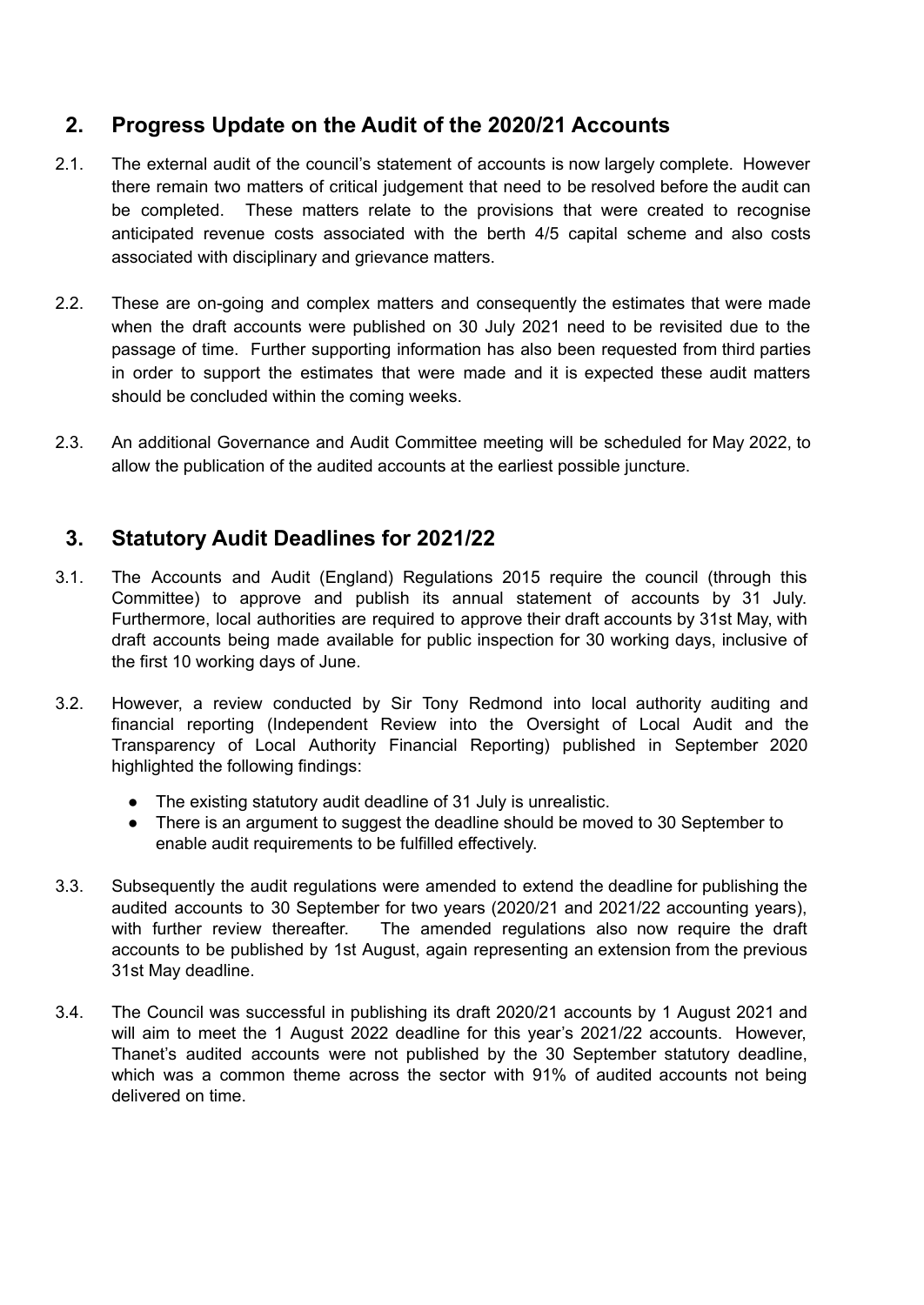# **4. Emergency proposals for an update of the 2021/22 Code of Practice on Local Authority Accounting**

- 4.1. The Code of Practice on Local Authority Accounting in the United Kingdom (the Code) is based on International Financial Reporting Standards (IFRSs) and has been developed by the CIPFA Code Board under the oversight of the Financial Reporting Advisory Board. The Code specifies the principles and practises of accounting required to give a 'true and fair' view of the financial position, financial performance and cash flows of a local authority. It sets out the framework that local authorities must comply with when producing their accounts.
- 4.2. On 3 February 2022 the Chartered Institute of Public Finance and Accountancy (CIPFA) issued an exceptional consultation on time limited changes to the Code to help alleviate delays to the publication of audited financial statements.
- 4.3. This is in response to only 9% of local authority accounts in England meeting the audit publication deadline of 30 September 2021, and only 40% of audited accounts approved three months after this deadline by 31 December 2021.
- 4.4. In December 2021, the Department of Levelling-up Housing and Communities asked CIPFA LASo consider ways in which the code may ameliorate this crisis position. CIPFA LASAAC considered this request and has issued this exceptional consultation, which explores two possible changes that might be made as an update to the 2021/22 code and to the agreed position in the 2022/23 code.

After considering a wide range of options CIPFA LASAAC decided to explore two approaches:

- an adaptation to the code to allow local authorities to pause professional valuations for operational property, plant and equipment for a period of up to two years (though the initial proposal is for the 2021/22 financial year); this approach also explores the use of an index to be used to increase or reduce that valuation
- deferring the implementation of IFRS 16 Leases for a further year and reversing the planned changes to the 2022/23 code to implement that standard.
- 4.5. The consultation closed on Thursday 3 March 2022 and at the time of writing a formal response is still to be received. The Council's response is set out at Annex 2 to this report.
- 4.6. Support was provided for the deferral of the adoption of lease standards, as this will reduce workload for both the finance team and the Grant Thornton, consequently increasing the likelihood of the statutory deadlines being met.
- 4.7. The section 151 officer is awaiting the outcome of the consultation before deciding whether to pause professional valuations. The annual valuations have already been provided by our external valuers and could therefore be used this year, nonetheless implementing them may elongate the audit and therefore a decision will be made in due course once all information